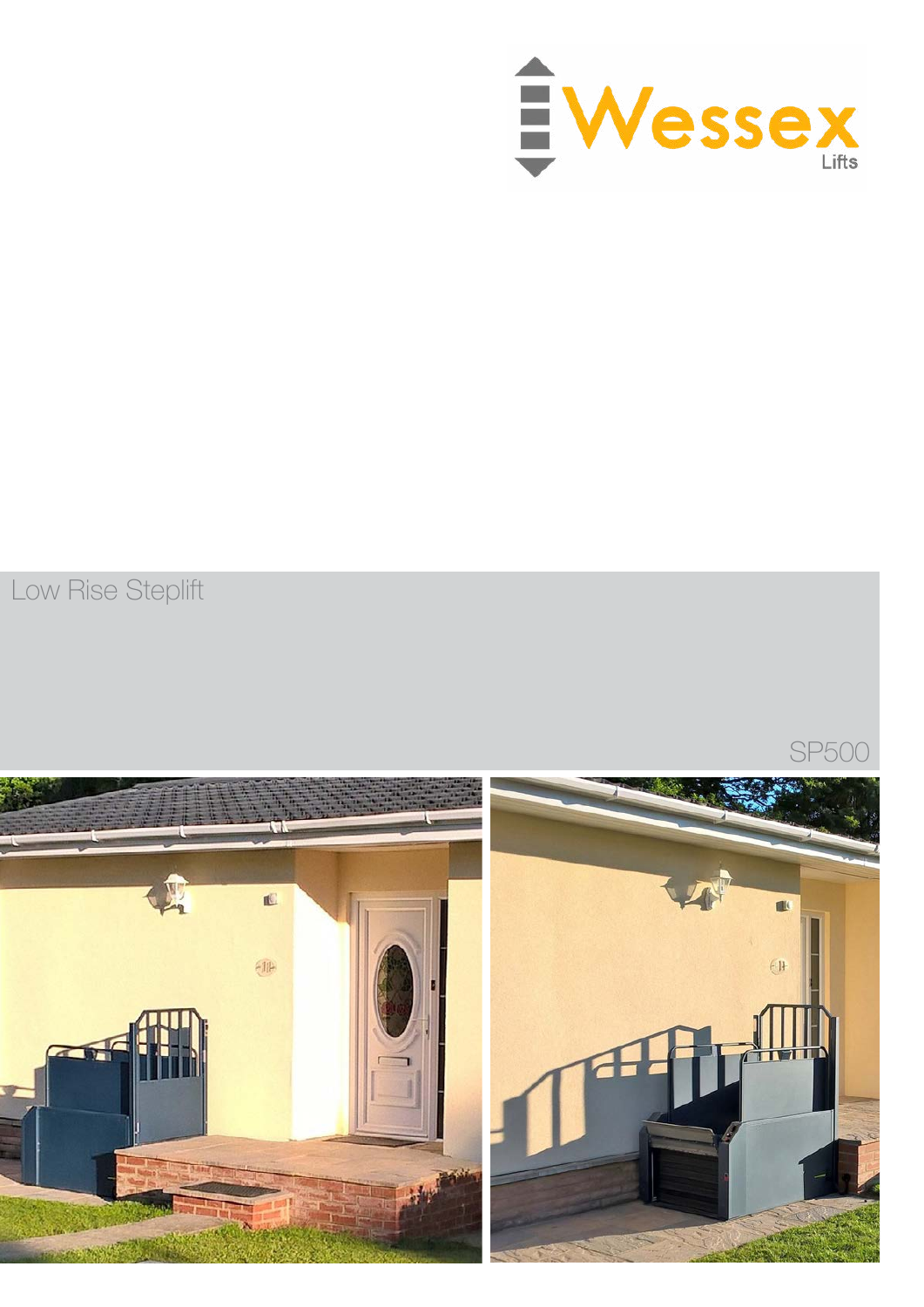| <b>SP500</b>  | <b>SP500</b><br>upper ga |
|---------------|--------------------------|
| $\checkmark$  |                          |
| ✓             |                          |
| ✓             | ✓                        |
| ✓             | ✓                        |
| $\checkmark$  | ✓                        |
| N/A           | $\checkmark$             |
| N/A           | N/A                      |
| 500           | 500                      |
| 250           | 250                      |
| 1220L x 750W  | 1220L x 750              |
| 1310L x 980W  | 1360L x 980              |
| 1465L x 980W  | 1505L x 980              |
| 20            | 20                       |
| 1:8           | 1:8                      |
| 230v ac 50 Hz | 230v ac 50               |
|               |                          |



| <b>SP500</b>  | <b>SP500</b>  | <b>SP500</b>   |
|---------------|---------------|----------------|
|               | upper gate    | bridging plate |
| $\checkmark$  | ✓             | ✓              |
| $\checkmark$  | $\checkmark$  | ✓              |
| $\checkmark$  | $\checkmark$  | ✓              |
| ✓             | ✓             |                |
| ✓             | ✓             | ✓              |
| N/A           | $\checkmark$  | N/A            |
| N/A           | N/A           | ✓              |
| 500           | 500           | 500            |
| 250           | 250           | 250            |
| 1220L x 750W  | 1220L x 750W  | 1220L x 750W   |
| 1310L x 980W  | 1360L x 980W  | 1310L x 980W   |
| 1465L x 980W  | 1505L x 980W  | 1465L x 980W   |
| 20            | 20            | 20             |
| 1:8           | 1:8           | 1:8            |
| 230v ac 50 Hz | 230y ac 50 Hz | 230y ac 50 Hz  |









## Robust Simple Aesthetic





The WESSEX SP500 STEP LIFT has been developed as a compact option for those applications where space is at a premium. The SP500 provides wheelchair users easy access where difficulties exist due to a change in level or the presence of one or two steps.

The lift is compact whilst offering a large platform area and shallow ramp for easy access.